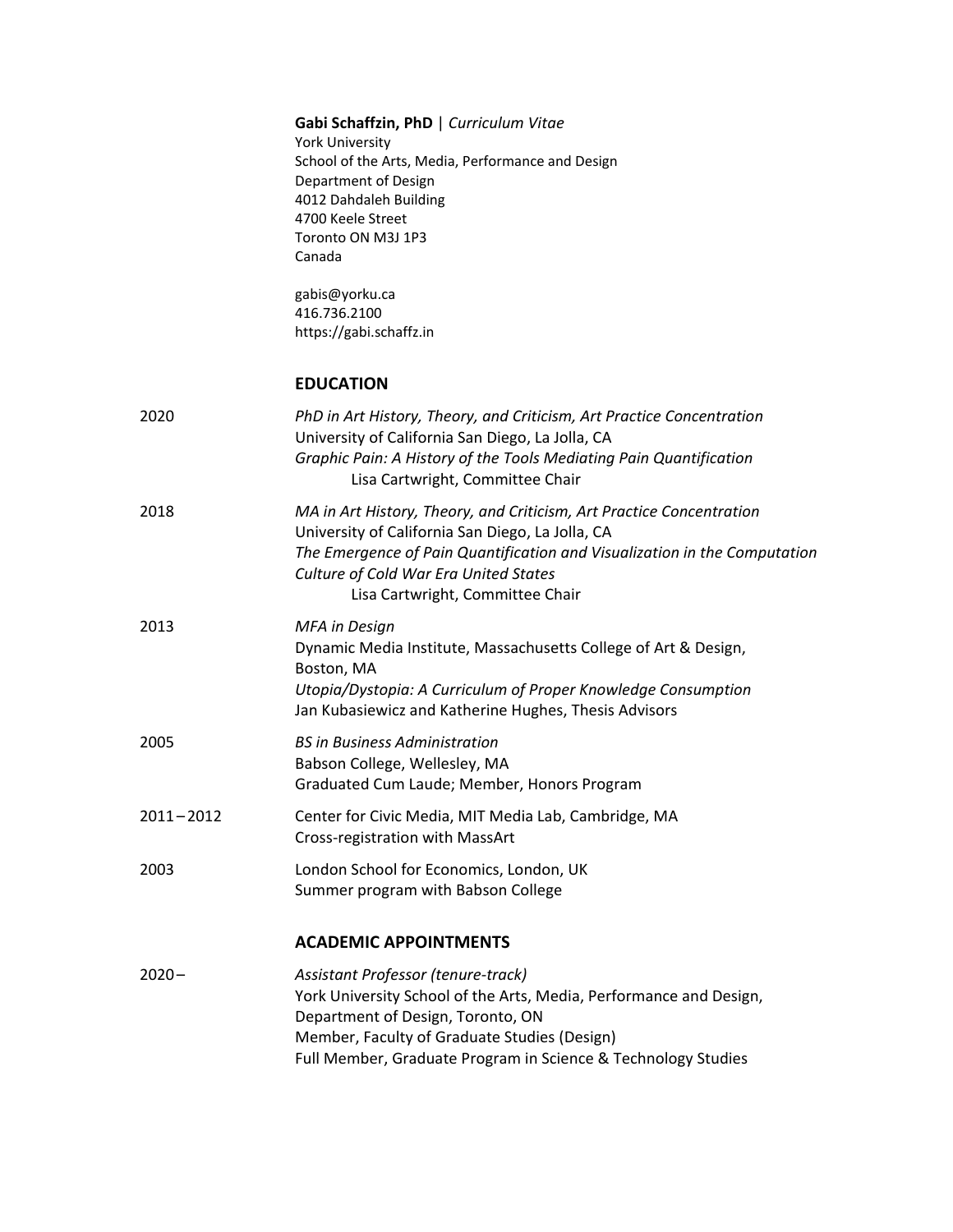| $2015 - 2018$ | <b>Teaching Assistant</b><br>University of California San Diego, La Jolla, CA                                                                                                                                                    |
|---------------|----------------------------------------------------------------------------------------------------------------------------------------------------------------------------------------------------------------------------------|
| $2013 - 2016$ | <b>Visiting Lecturer</b><br>Massachusetts College of Art & Design, Boston, MA                                                                                                                                                    |
| $2012 - 2013$ | <b>Teaching Assistant</b><br>Massachusetts College of Art & Design, Boston, MA                                                                                                                                                   |
|               | <b>AWARDS AND GRANTS</b><br>Dollar values are in CAD unless otherwise noted                                                                                                                                                      |
| 2021          | AMPD Minor Creation Grant, York University, "All Vows." Internal grant,<br>funded AY 2021-2022, \$2,452                                                                                                                          |
|               | Academic Innovation Fund, York University, "Making the Design Academy<br>More Accessible." Internal grant, funded AY 2021-2022, \$5,000.                                                                                         |
| 2018          | Andrew V. and Florence W. White Dissertation Scholarship. Grant through<br>UC Humanities Research Institute. Funded AY 2018-2019, \$20,000 USD.                                                                                  |
|               | Experimentation Studio Call, "Patient Instruments." Funded through the<br>UC Humanities Research Institute, in collaboration with Lisa Cartwright, Liat<br>Bergudo, Dorothy Santos, and Avery Trufelman, \$10,000 USD.           |
| 2017          | 2017 Science and Society at State, "Plateaus." Grant through Michigan State<br>University, Zachary Kaiser, principle investigator, funded AY 2017-2018,<br>\$10,000 USD.                                                         |
|               | Humanities Arts and Research Projects (HARP) Production Grant,<br>"The Dr. Pawel Norway Dream Machine." Grant through Michigan State<br>University, Zachary Kaiser, principle investigator, funded AY 2017-2018,<br>\$6,810 USD. |
|               | Russel Grant, "Plateaus." Grant through UC San Diego, \$2,500 USD.                                                                                                                                                               |
| 2016          | Center for Humanities Research Group Grant. Funded through UC San Diego,<br>\$500 USD.                                                                                                                                           |
| 2012          | Proximity Lab Fund. Funded through Massachusetts College of Art & Design<br>Dynamic Media Institute, \$1,000 USD.                                                                                                                |
| 2003          | Wooten Writing Prize. Funded through Babson College, \$100 USD.                                                                                                                                                                  |
|               | RESIDENCIES, WORKSHOPS, AND FELLOWSHIPS                                                                                                                                                                                          |
| 2022          | Participant. The Design Writing Fellowship (formerly Design Incubation<br>Writing Fellowship). Writing Space. June 3-5, 2022.                                                                                                    |
|               | Participant. Introduction to College Teaching. UC San Diego, La Jolla, CA.<br>October-December 2018.                                                                                                                             |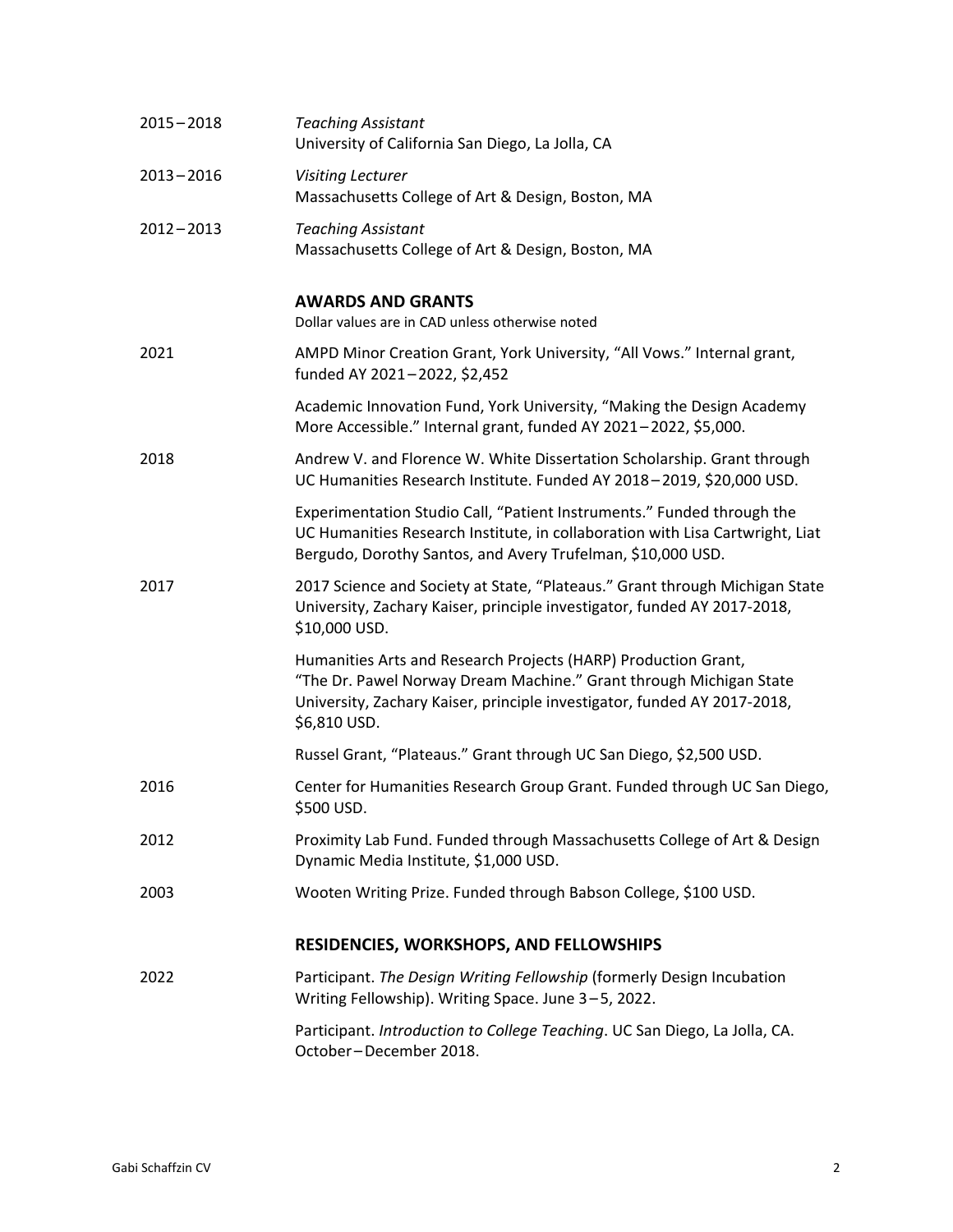| 2018          | Co-facilitator with Zachary Kaiser. "The Materiality of Ephemerality:<br>Workshop and Discussion." CalArts School of Art, Graphic Design Program.<br>February 2018 (invited).                                        |
|---------------|----------------------------------------------------------------------------------------------------------------------------------------------------------------------------------------------------------------------|
|               | Participant, Science Studies Program Student Workshop, Ruha Benjamin,<br>Special Guest, UC San Diego. May 2018.                                                                                                      |
|               | Participant, Experimentation Workshop, UC Humanities Research Institute.<br>May 2018.                                                                                                                                |
| 2017          | Co-facilitator with Zachary Kaiser. "Critically Remaking the Quantified Self."<br>HASTAC 2017, Orlando Florida. November 2017.                                                                                       |
|               | Facilitator. "Designing Information for Publication and Presentation."<br>UC San Diego, La Jolla, CA. September 2017 (invited).                                                                                      |
| 2016          | Facilitator. "Data Visualization." Scripps Institution of Oceanography,<br>La Jolla, CA. August 2016 (invited).                                                                                                      |
|               | Co-facilitator with Zachary Kaiser and John Howrey. "Design Thinking<br>Workshop." Massachusetts College of Art & Design, Boston, MA. July 2013.<br>(With visiting students from CAFA Beijing).                      |
|               | RELEVANT INDUSTRY & ACADEMIC (NON-TEACHING) EXPERIENCE                                                                                                                                                               |
| $2019 - 2020$ | <b>Graduate Teaching Consultant</b><br>UC San Diego Engaged Teaching & Learning Hub, La Jolla, CA.<br>Ran & developed workshops for and consult directly with graduate<br>instructors on campus.                     |
| $2018 - 2019$ | <b>Volunteer Lab Monitor</b><br>UC San Diego EnVision Laboratory, La Jolla, CA.<br>Assisted staff and students in prototyping-focused fabrication space<br>featuring 3D printers, laser cutter, and other equipment. |
| $2014 - 2015$ | Front End Web Developer<br>Blue State Digital, Boston, MA.<br>Developed online presences, primarily for non-profit and political advocacy<br>campaigns.                                                              |
| $2012 - 2014$ | Owner<br>Skeptic, Boston, MA.<br>Founded small design research and development studio with colleagues<br>from MassArt.                                                                                               |
| $2010 - 2012$ | Creative Technology Consultant (Freelance)<br>ISM Strategic Marketing, Boston, MA.<br>Consulted on and developed web and mobile executions for travel & leisure<br>focused agency.                                   |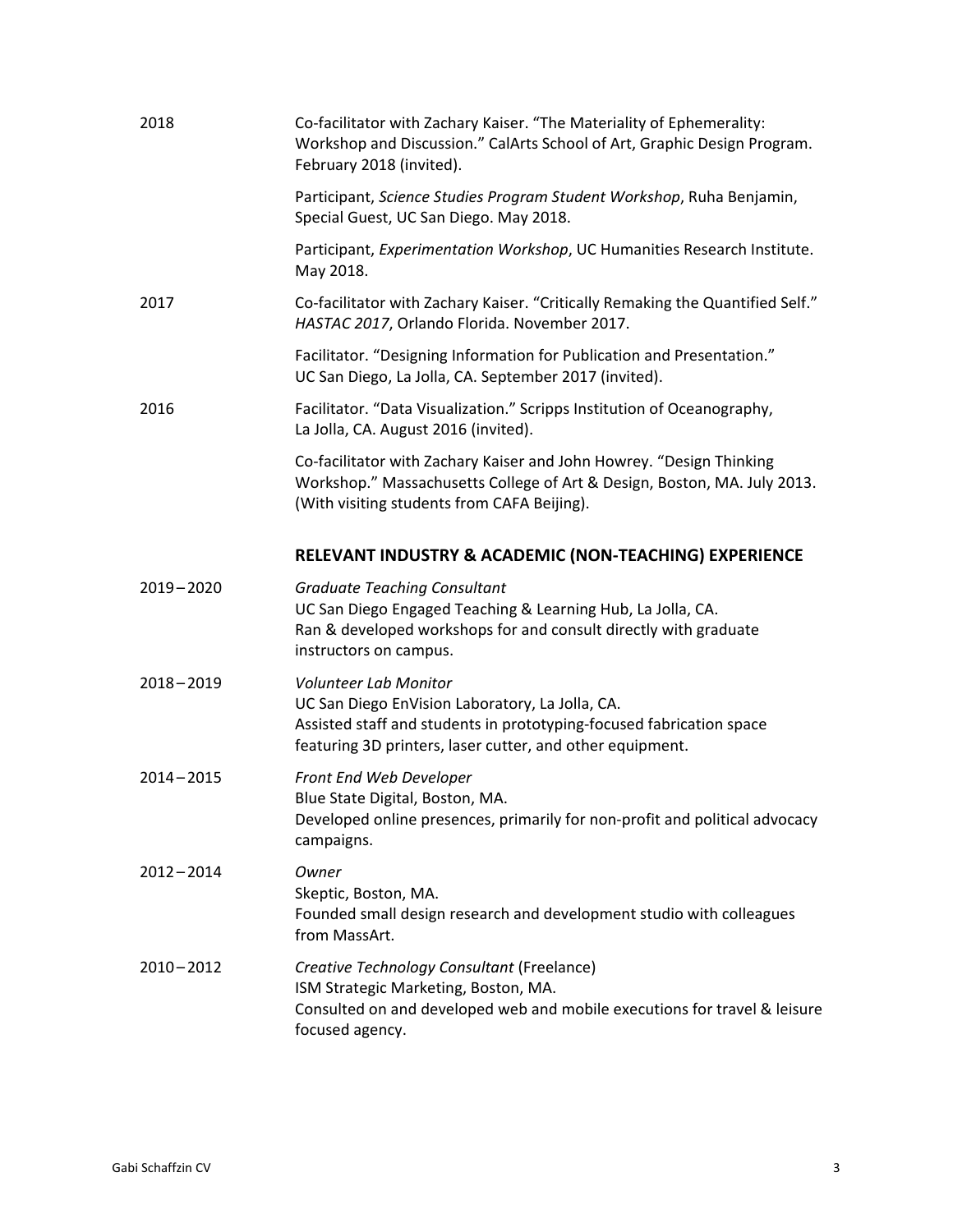| $2009 - 2010$ | Director, Creative Development<br>LocaModa, Cambridge, MA.<br>Pitched, consulted on, and developed cross-channel executions, built on<br>proprietary platform. |
|---------------|----------------------------------------------------------------------------------------------------------------------------------------------------------------|
| $2007 - 2009$ | Creative Developer<br>Oasis, Boston, MA.<br>Pitched and developed brand experiences for clients through various media,<br>including web and TV.                |
| $2006 - 2007$ | Interactive Developer<br>Arnold, Boston, MA.<br>Contributed to multiple facets of Interactive Services department of<br>worldwide advertising agency.          |
| $2005 - 2006$ | <b>Marketing Associate</b><br>EMC, Hopkinton, MA.<br>Member of selective marketing rotational program at IT storage company.                                   |
|               | <b>PROFESSIONAL CONTRIBUTION AND STANDING</b>                                                                                                                  |

## **PUBLICATIONS**

### **Chapters**

| Forthcoming, 2023 | Schaffzin, Gabi. "The Face-Based Pain Scale: A Tool for Whom?" In Post    |
|-------------------|---------------------------------------------------------------------------|
|                   | Universal: Disability and the Right to Design, edited by Elizabeth Guffey |
|                   | (Bloomsbury, forthcoming April 2023).                                     |

Forthcoming, 2022 Schaffzin, Gabi. "From Efficiency to Pain: A History of the Visual Analog Scale" In *Culture and Medicine: Critical Readings in Medical Humanities*, edited by Rishi Goyal & Arden Hegele (Bloomsbury, forthcoming Nov 2022).

## **Refereed Journal Articles**

- 2020 Schaffzin, Gabi. "The Drafted Body." *Public* 30, no. 60 (March 1, 2020): 34 –49. https://doi.org/10.1386/public\_00004\_7.
- 2018 Schaffzin, Gabi. "Reclaiming the Margins in the Face of the Quantified Self." *Review of Disability Studies: An International Journal* 14, no. 2 (2018). [http://scholarspace.manoa.hawaii.edu/handle/10125/58698.](http://scholarspace.manoa.hawaii.edu/handle/10125/58698)
- 2017 Schaffzin, Gabi. "Resolving the Incommensurability of Eugenics and the Quantified Self." *Gnovis*, 2017, 3 –15.
- 2015 Schaffzin, Gabi. "Permanently Inked: Jewish Masochism & the Zealous Prohibition against Voluntary Tattoos." *Anamesa* 12, no. 1 (Spring 2016):  $34 - 44.$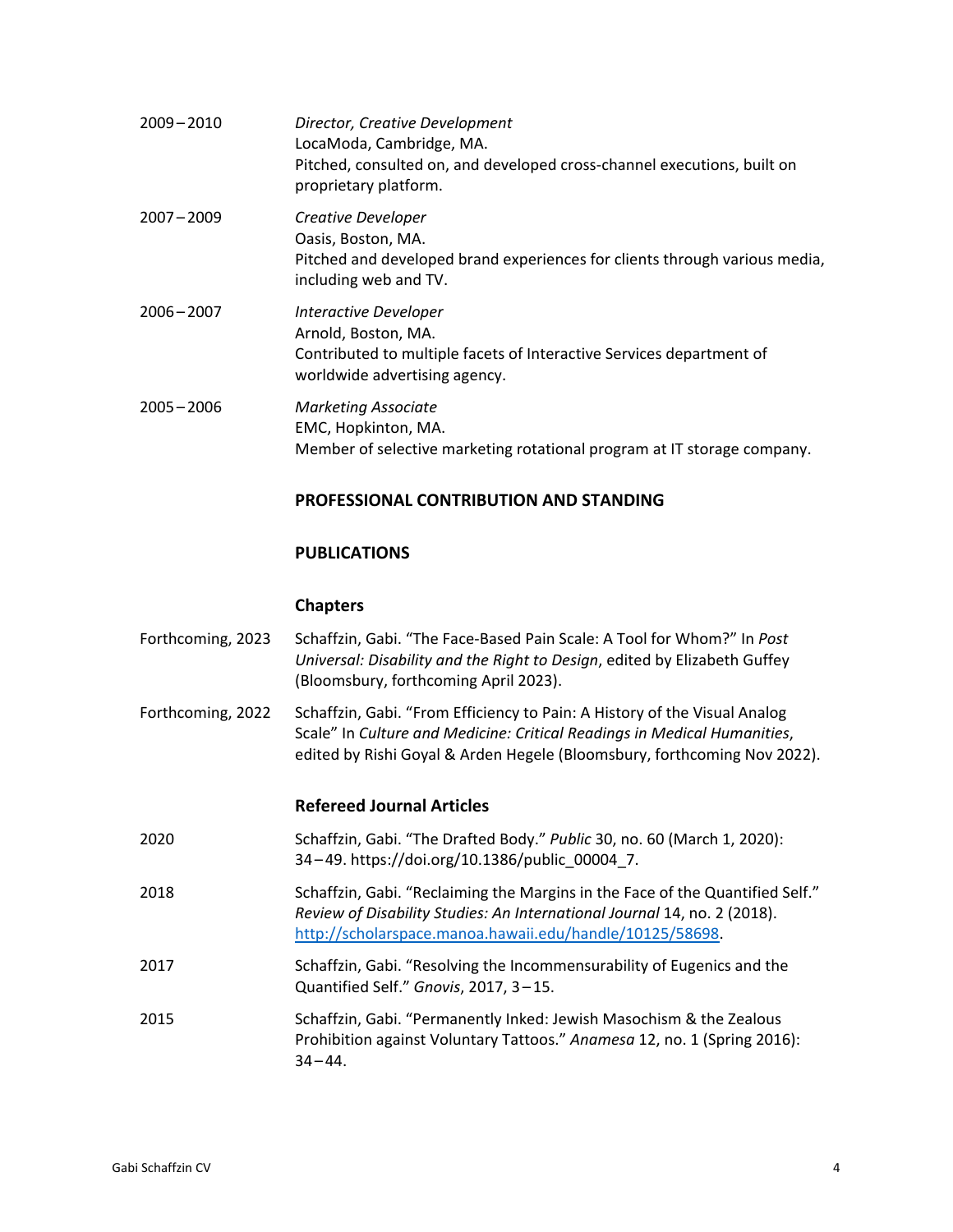## **Refereed Conference Proceedings**

| 2021 | Schaffzin, Gabi. "Cripping the Crit: Towards a More Accessible Design<br>Academy." Communication + Place, The Society for Experiential Graphic<br>Design. August 2021.                                                                                                                                                                  |
|------|-----------------------------------------------------------------------------------------------------------------------------------------------------------------------------------------------------------------------------------------------------------------------------------------------------------------------------------------|
| 2014 | Schaffzin, Gabi & Zachary Kaiser. "Designing for Our New Scale:<br>A Provocation." Relating Systems Thinking and Design 2014 Symposium<br>Proceedings, Eds: Birger Sevaldson and Peter Jones. October 15-17, 2014.<br>Oslo, Norway: Oslo School of Architecture and Design.                                                             |
| 2013 | Schaffzin, Gabi & Zach Kaiser. "A Curriculum of Liberatory Praxis." RSD2:<br>Emerging Contexts for Systemic Design-Relating Systems Thinking and<br>Design 2013 Symposium Proceedings, Eds: Birger Sevaldson and Peter Jones.<br>October 9-11, 2013. Oslo, Norway: Oslo School of Architecture and Design.                              |
|      | Schaffzin, Gabriel Y. "Social Movement Information Design and a Curriculum<br>of Proper Knowledge Consumption." In Design, User Experience, and<br>Usability. Design Philosophy, Methods, and Tools, 134-43. Lecture Notes in<br>Computer Science. Springer, Berlin, Heidelberg, 2013.<br>https://doi.org/10.1007/978-3-642-39229-0_16. |
|      | <b>Blog Posts and eBooks</b>                                                                                                                                                                                                                                                                                                            |
| 2020 | Contributing writer to Cyborgology. Collection of blog posts,<br>June 2016-November 2020.                                                                                                                                                                                                                                               |
| 2019 | Contributing writer to <b>Synapsis:</b> A Health Humanities Journal.<br>Collection of blog posts, October 2017-July 2019.                                                                                                                                                                                                               |
| 2015 | Schaffzin, Gabi. Infographics: Information Design in Tools and Practice.<br>HOW & Print Publishing, April 2015. PDF eBook.                                                                                                                                                                                                              |
| 2014 | Schaffzin, Gabi. "Information Designers to Know (Before Your Next<br>Infographic)." PRINT Magazine, May 2014.                                                                                                                                                                                                                           |
| 2012 | Schaffzin, Gabi. "Stories and Fables: Liveblog from the MIT-Knight Civic<br>Media Conference." MIT Center for Civic Media, June 2012.                                                                                                                                                                                                   |
|      | Schaffzin, Gabi. "Walker and Kupperman Versus the Asteroid: Liveblogging<br>Gets Surreal." MIT Center for Civic Media, June 2012.                                                                                                                                                                                                       |
|      | <b>Public Presentations</b>                                                                                                                                                                                                                                                                                                             |
| 2022 | Schaffzin, Gabi. "What do we Need to Know to Make the Design Academy<br>More Accessible?" Teaching in Focus (York University internal conference),                                                                                                                                                                                      |

online. May 2022.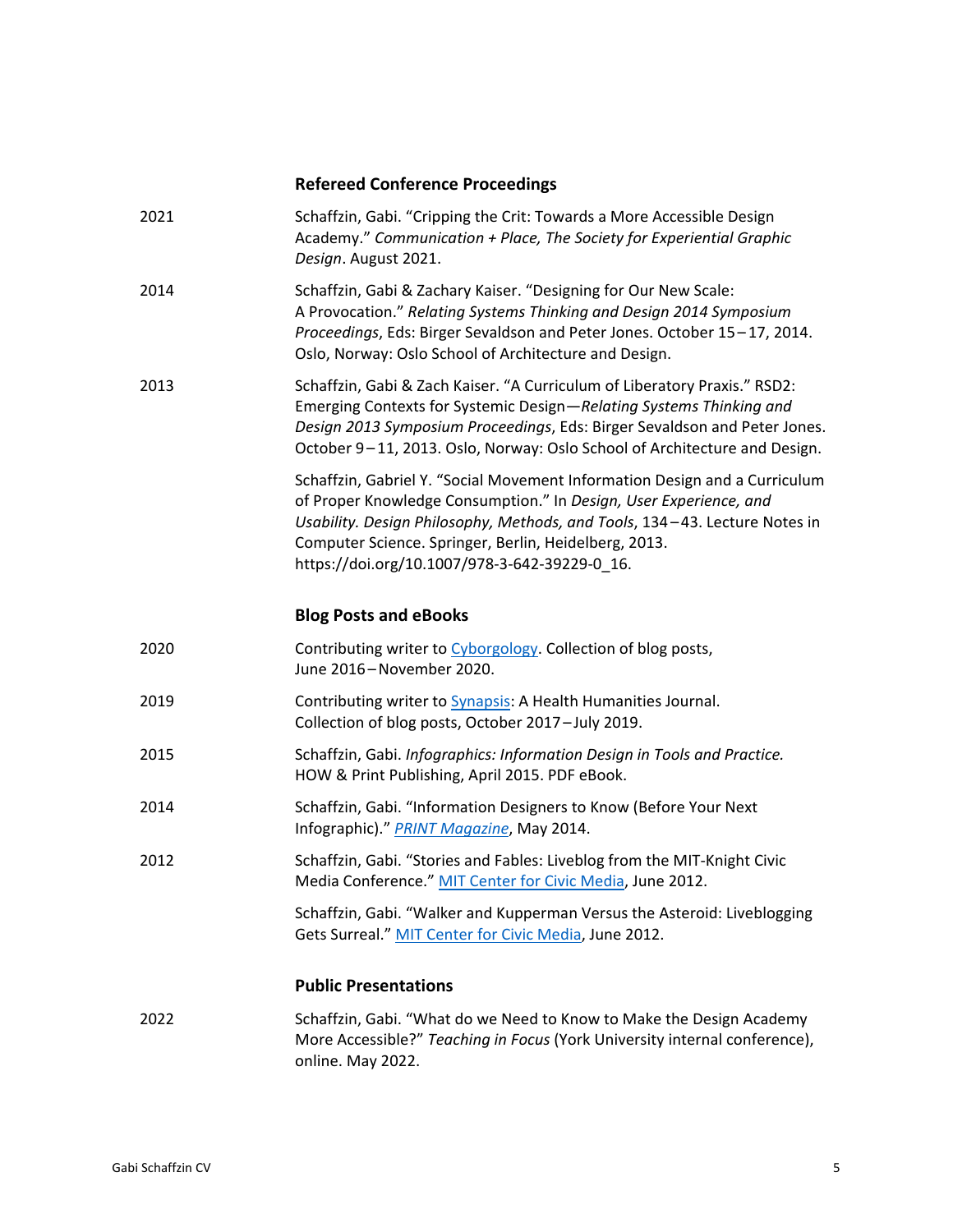|      | Schaffzin, Gabi. "Towards Luddite Pain Management." Columbia University<br>School of Nursing Visualization Design Studio, online. March 2022 (invited).                                         |
|------|-------------------------------------------------------------------------------------------------------------------------------------------------------------------------------------------------|
|      | Schaffzin, Gabi. "Ozymandias." New Media Caucus Showcase, online. March<br>2022.                                                                                                                |
|      | Schaffzin, Gabi. "The Importance of Banal Design." Florida Atlantic University<br>Design Speaker Series. Ft. Lauderdale, FL (online). February 2022 (invited).                                  |
|      | Schaffzin, Gabi. "Body Diagrams for Pain Care." College Art Association<br>Annual Conference, online. February 2022.                                                                            |
| 2021 | Schaffzin, Gabi. "The Perceived Freedom of the Visual Analog Scale." Society<br>for Literature, Science and the Arts Annual Meeting, online. October 2021<br>(speaker & moderator).             |
|      | Schaffzin, Gabi. "Pain and Empathy: The development and evolution of the<br>face-based pain scale." Information+, online. September 2021.                                                       |
|      | Schaffzin, Gabi. "We Belong Together: practical strategies to foster an<br>inclusive design classroom." AIGA ShiftED, online. July 2021 (invited panelist)                                      |
|      | Schaffzin, Gabi. "New Practices I Will Carry Forward: Utilizing the<br>Backchannel." Teaching in Focus (York University internal conference),<br>online. May 2021.                              |
| 2020 | Schaffzin, Gabi. "Data in Pain: Misfitting and the Ethnographic Turn in Design<br>Studies." Cultured Data Symposium, San Diego, CA. February 2020 (invited).                                    |
| 2019 | Schaffzin, Gabi. "Pen to Paper." Society for Literature, Science and the Arts<br>Annual Meeting, Irvine, CA (presented remotely). November 2019.                                                |
|      | Schaffzin, Gabi, Lisa Cartwright, Dorothy Santos, and Avery Trufelman.<br>"Patient Instruments: An Audiographic Studio." Crafting the Long Tomorrow,<br>Biosphere 2, Tucson, AZ. February 2019. |
| 2018 | Schaffzin, Gabi and Zachary Kaiser. "Dreaming and Delimiting the Infinite<br>Subject." Society for Literature, Science and the Arts Annual Meeting,<br>Toronto, ON. November 2018.              |
|      | "Against the Grain." Theorizing the Web, New York, NY. April 2018<br>(panel moderator)                                                                                                          |
|      | Schaffzin, Gabi. "Resolving the Incommensurability of Eugenics & the<br>Quantified Self." UCLA/UCSD MerBear Conference on Culture, Mind, and<br>Health, La Jolla, CA. March 2018.               |
|      | Schaffzin, Gabi. "Translating the View from Nowhere." UC San Diego<br>Graduate Visual Arts Symposium, La Jolla, CA. March 2018.                                                                 |
|      | Schaffzin, Gabi. "The Benefits of Multimodal Interrogation." National<br>Academy of Sciences, Student Fellows Symposium, Washington, DC. March<br>2018.                                         |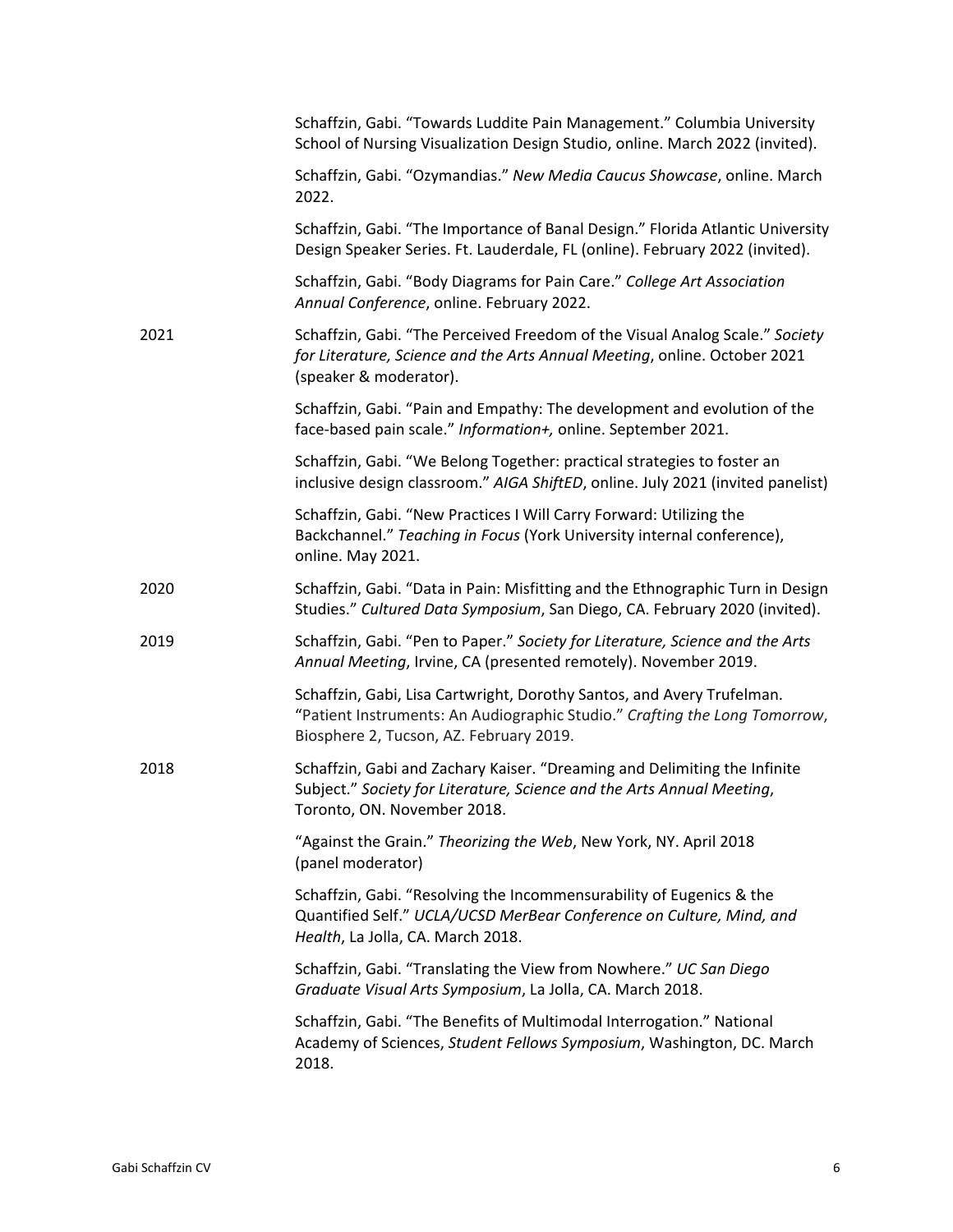| 2017 | Schaffzin, Gabi. "Time Bandits." Society for Literature, Science and the Arts<br>Annual Meeting, Tempe, AZ. November 2017.                                                                                 |
|------|------------------------------------------------------------------------------------------------------------------------------------------------------------------------------------------------------------|
|      | Schaffzin, Gabi and Zachary Kaiser. "Plateaus: Computation, Geology,<br>Ontology." International Symposium on Electronic Art, Manizales, Colombia.<br>June 2017.                                           |
|      | Schaffzin, Gabi. "Reclamation Through Reification of The Quantified Self."<br>Media Justice: Race, Borders, Disability and Data, San Diego, CA. April 2017.                                                |
|      | Schaffzin, Gabi. "Resisting Biopolitical Normativity." Theorizing the Web,<br>New York, NY. April 2017.                                                                                                    |
|      | Schaffzin, Gabi. "Design is a Tool, Not an Identity." Michigan State University,<br>East Lansing, MI. March 2017 (invited).                                                                                |
| 2016 | Schaffzin, Gabi. "Reclaiming The Margins in The Face of The Quantified Self."<br>Society for Literature, Science and the Arts Annual Meeting, Atlanta, GA.<br>November 2016.                               |
|      | Schaffzin, Gabi. "Time Bandits." Killing Time: 51st UCLA Art History<br>Symposium, Los Angeles, CA. October 2016.                                                                                          |
| 2015 | Schaffzin, Gabi. "The Tyranny of Edward Tufte." REFRAKT Lecture Series at<br>Bose Corporation, Framingham, MA. August 2015 (invited).                                                                      |
| 2014 | Schaffzin, Gabi & Zachary Kaiser. "Subverting the Algorithm." Allied Media<br>Conference, Detroit MI. June 2014.                                                                                           |
|      | Schaffzin, Gabi. "The Tyranny of Edward Tufte." South by Southwest<br>Interactive, Austin, TX. March 2014.                                                                                                 |
| 2013 | Schaffzin, Gabi. "Embracing the Vagaries of Social Movement Information<br>Design." American Studies Association Annual Meeting, Washington, DC.<br>November 2013.                                         |
|      | Schaffzin, Gabi. "Counterprogramming the Apparatus." Weber State<br>University, Ogden, UT. November 2013 (invited).                                                                                        |
|      | Schaffzin, Gabi. "Counterprogramming the Public Sphere." Social Theory<br>Forum X, Boston, MA. April 2013.                                                                                                 |
|      | Schaffzin, Gabi. "Utopia/Dystopia." South by Southwest Interactive,<br>Austin, TX. March 2013.                                                                                                             |
|      | <b>Public Presentations, Chairing and Organizing</b>                                                                                                                                                       |
| 2023 | Panel organizer, "Making the Design Academy Accessible." College Art<br>Association Annual Meeting. New York, NY, February 2023 (forthcoming).                                                             |
| 2021 | Panel series co-organizer with Zachary Kaiser, "Utilizing STS Pedagogies in<br>Design Education," 2-panel series, Society for the Social Studies of Science<br>(4S) Annual Meeting. Online, October, 2021. |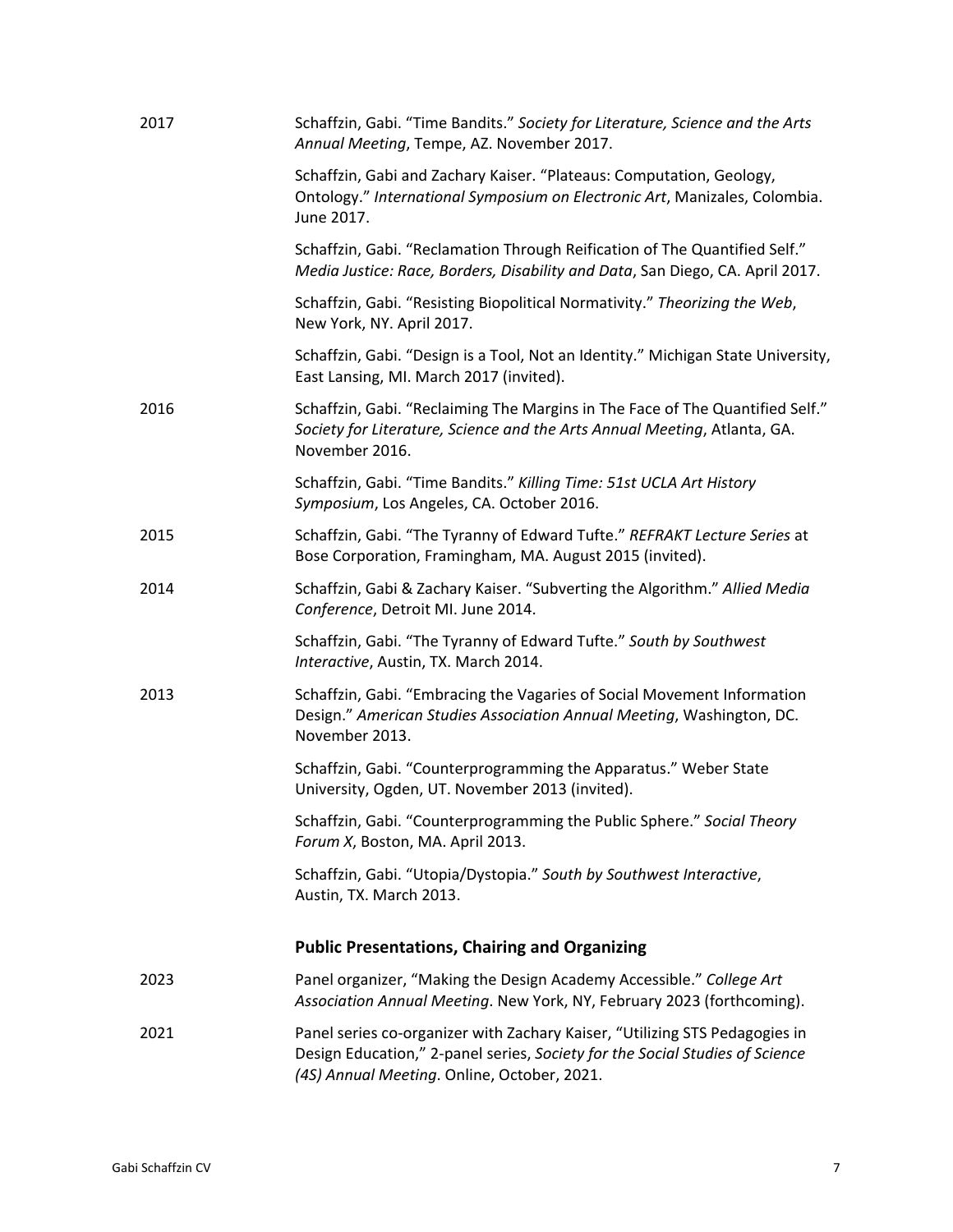# **Bibliography/Catalogs**

| 2018 | McCartney, Ryan and Timothy Belknap, editors. Distance ≠ Time: An<br>Immersive Multimedia Exhibition Investigating Relationships of Science and<br>Self. 142 pp., Color. (2018). ISBN: 978-0-692-14571-5                                                                       |
|------|--------------------------------------------------------------------------------------------------------------------------------------------------------------------------------------------------------------------------------------------------------------------------------|
|      | <b>Exhibitions and Performances</b>                                                                                                                                                                                                                                            |
| 2023 | "Tread Lightly." Port Spaces. Group Exhibition. San Diego, CA. Date TBD<br>(delayed due to COVID-19). (Regional juried).                                                                                                                                                       |
| 2022 | "All Vows." With Zachary Kaiser as Culture Industry [dot] Club. Nuit Blanche.<br>Group Exhibition. Toronto, ON. October 2022 (forthcoming). (Regional<br>juried) Curated by Dr. Julie Nagam.                                                                                   |
| 2021 | "Ozymandias." With Zachary Kaiser as Culture Industry [dot] Club. Where We<br>Dwell: MSU Faculty Triennial. Group Exhibition. East Lansing, MI. August-<br>December 2021.                                                                                                      |
| 2019 | "APRIORI." STAY UNFINISHED! Consultant to Exhibiting Artists (Margaretha<br>Haughwout, efrén cruz cortés, Lynne Desilva-Johson, and Suzanne Husky).<br>Stadtwekstatt (STWST) in partnership with Ars Electronica, Linz, Austria.<br>September 2019. Curated by Shu Lea Cheang. |
|      | "Find Your Fit." Society for Social Studies of Science Annual Meeting Making<br>& Doing, New Orleans, LA. September 2019.                                                                                                                                                      |
| 2018 | "Colors Passing." With Zachary Kaiser. Figures of Speech. Group Exhibition.<br>San Diego International Airport, San Diego, CA. (Regional juried). February<br>2018-February 2019.                                                                                              |
|      | "Find Your Fit." Indigo. Group Exhibition. UC San Diego, La Jolla, CA.<br>(Institutional invitational). December 2018-February 2019. Curated by<br>Farshid Bazmandegan.                                                                                                        |
|      | "Plateaus." With Zachary Kaiser and Rebekah Blesing. Ship in the Woods<br>Festival. Group Exhibition. Ship in the Woods, Encinitas, CA. June 2018.<br>(National invitational).                                                                                                 |
| 2017 | "The Dr. Pawel Norway Dream Machine." With Zachary Kaiser and Sofie<br>Hodara as Culture Industry [dot] Club. Distance ≠ Time. Icebox Projects,<br>Philadelphia, PA. September- October 2017. Curated by Ryan McCartney<br>and Timothy Belknap.                                |
|      | "Plateaus." With Zachary Kaiser and Rebekah Blesing. Virtually There. Group<br>Exhibition. Space4Art, San Diego, CA. (National invitational). January-<br>February 2017.                                                                                                       |
| 2016 | "The Dr. Pawel Norway Dream Machine." With Zachary Kaiser and Sofie<br>Hodara as Culture Industry [dot] Club. Calit2 theater, UC San Diego, La Jolla,<br>CA. November 2016. (National juried)                                                                                  |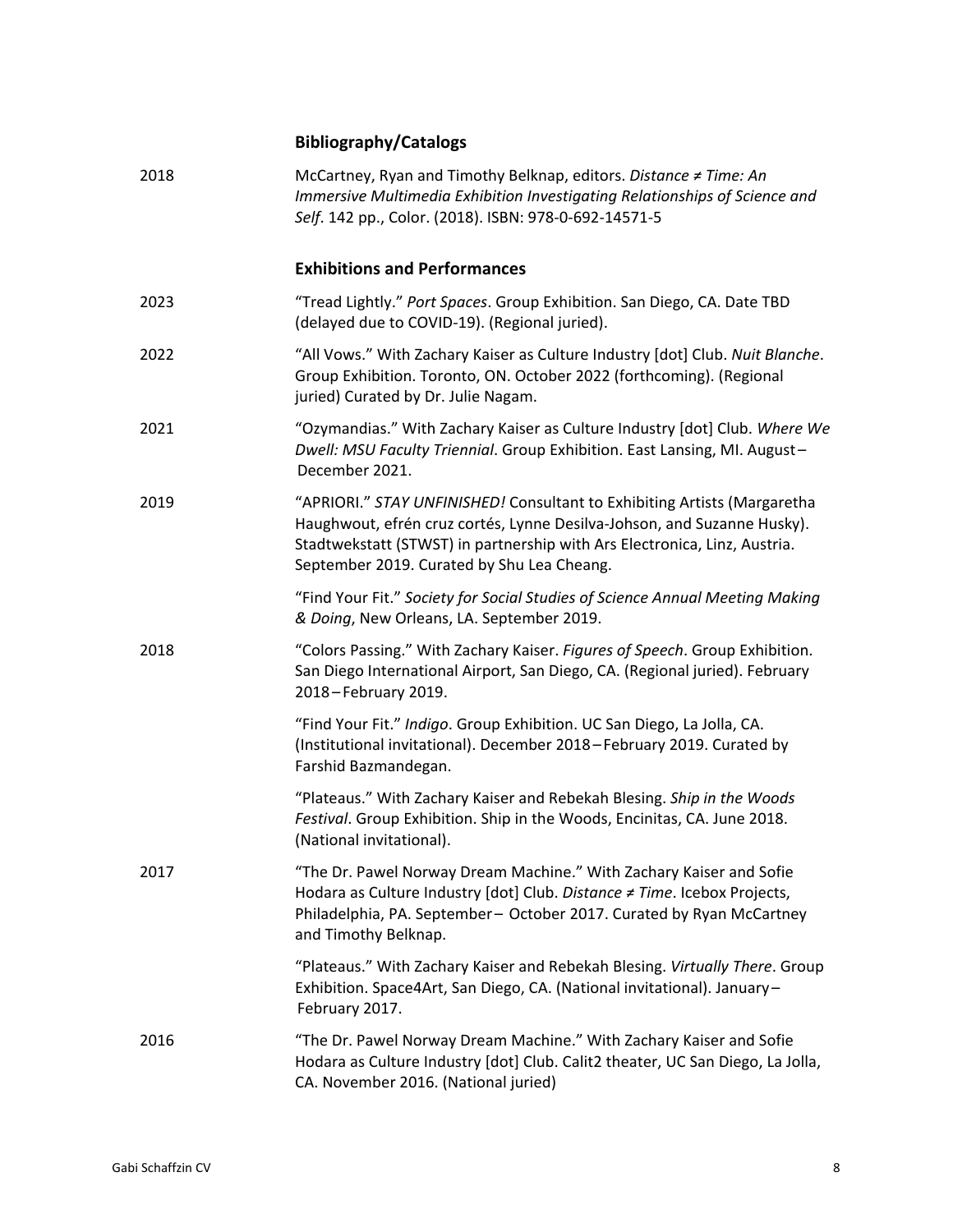|      | "Your Selfie is a Battleground." With Zachary Kaiser and Sofie Hodara as<br>Culture Industry [dot] Club. Object Type. Group Exhibition. Visual Arts<br>Gallery, UC San Diego, La Jolla, CA. May-June, 2016. (Regional juried).<br>Curated by Kim MacConnel, Professor Emeritus of Visual Arts, UCSD, and<br>Monique van Genderen, Assistant Professor of Visual Arts, UCSD. |
|------|-----------------------------------------------------------------------------------------------------------------------------------------------------------------------------------------------------------------------------------------------------------------------------------------------------------------------------------------------------------------------------|
|      | "Longformers 2026." MicroVideo. Group Video Installation. (Institutional<br>juried). UC San Diego, La Jolla. CA, May 2016.                                                                                                                                                                                                                                                  |
|      | "Whisper." EnVision Launch. Group Exhibition. (Institutional invitational). UC<br>San Diego, La Jolla, CA. April 2016.                                                                                                                                                                                                                                                      |
|      | "Whisper." Degree. Group Exhibition. (Institutional invitational). UC San<br>Diego, La Jolla, CA. March 2016.                                                                                                                                                                                                                                                               |
| 2015 | "Whisper." With Zachary Kaiser. Tidal Shift: the Michigan State University<br>Faculty Triennial. Group exhibition. Eli and Edythe Broad Art Museum, East<br>Lansing, Michigan. February-March 2015.                                                                                                                                                                         |
| 2014 | "Whisper." With Zachary Kaiser. IMPAKT Festival. Group Exhibition.<br>(International invitational). Utrecht, The Netherlands. October-November<br>2014. Curated by Alexander Benenson, Associate Curator, the Artist's<br>Institute at Hunter College.                                                                                                                      |
|      | Tangible Criticality. Two-person exhibition with Zachary Kaiser. Arnheim<br>Gallery, Massachusetts College of Art and Design, Boston, MA. January-<br>February 2014.                                                                                                                                                                                                        |
| 2013 | "YouTube Descrambler." With Daniel Buckley, John Howrey, Zachary Kaiser,<br>and Kat Hornstein. Design Exchange Boston. (Regional invitational). District<br>Hall, Boston, MA. October 2013.                                                                                                                                                                                 |
|      | "The Prometheus Clock." With Daniel Buckley, John Howrey, Zachary Kaiser,<br>Jeff Bartell, and Kelley Sullivan. UXFest: Boston User Experience Conference,<br>Waltham, MA. (Regional invitational). October 2013.                                                                                                                                                           |
|      | "Utopia/Dystopia." Massachusetts College of Art & Design MFA Thesis Show.<br>Group Exhibition. (Exhibition of graduate research). May 2013.                                                                                                                                                                                                                                 |
|      | "Middle East Lights." Together Festival. (Regional invitational). Middle East<br>Downstairs, Cambridge, MA. May 2013.                                                                                                                                                                                                                                                       |
|      | "The Prometheus Clock." With Daniel Buckley, John Howrey, Zachary Kaiser,<br>Jeff Bartell, and Kelley Sullivan. Fourth Wall Gallery, Boston, MA. January<br>2013.                                                                                                                                                                                                           |
|      | "Middlesex Lights." With Daniel Buckley, John Howrey, Zachary Kaiser, and<br>Jeff Bartell. Middlesex Lounge, Cambridge, MA. January 2013.                                                                                                                                                                                                                                   |
| 2012 | "The Prometheus Clock." With Daniel Buckley. The Experience of Dynamic<br>Media. Group Exhibition. (Institutional Invitational). Mazmanian Gallery at<br>Framingham State University, Framingham, MA. October 2012.                                                                                                                                                         |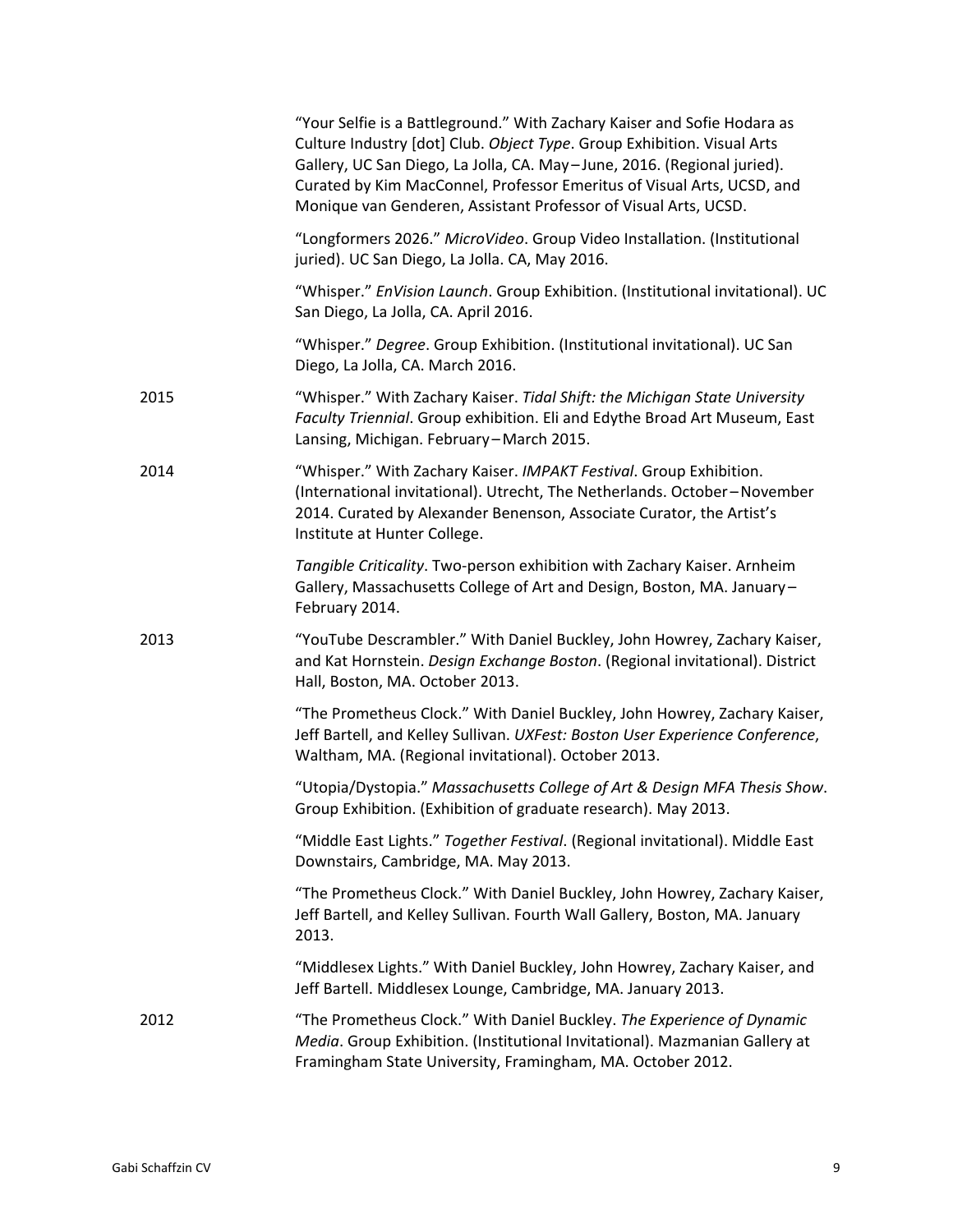"@\_\_BraveNewWorld." Group Exhibition. (Exhibition of graduate research). Massachusetts College of Art & Design, Boston, MA. October 2012.

"The Prometheus Clock." With Daniel Buckley. *Marie Antoinette* Lobby Display. Group Exhibition. (Regional Invitational). Lobby display for American Repertory Theatre, Cambridge, MA. Curated by John Howrey.

"The Prometheus Clock." With Daniel Buckley. *Massachusetts College of Art & Design MFA Thesis Show*. Group Exhibition. (Exhibition of graduate research). May 2012.

*Fresh Media: A Week-Long Exhibition of Work to be Experienced*. Group Exhibition. Boston, MA. April 2012. Curated by Gabi Schaffzin and John Howrey.

#### **TEACHING**

#### **Graduate Supervision**

2021 –2022 Frederick Matovu. *A Visual Exploration of the Transformation of Cultural Landscapes in Little Jamaica Between Allen Road and Oakwood Avenue, Comparing Two Periods in History: 1969 and the Current Condition.* Master of Design, York University, School of the Arts, Media, Performance and Design, Department of Design, Toronto, ON.

#### **Graduate Advisor**

- 2014 –2015 Ceren Paydas. *World War A: Humans vs. Algorithms*. Master of Fine Arts, Massachusetts College of Art & Design, Dynamic Media Institute, Boston, MA.
- 2013 –2014 Jeremy Sherman. *The Role and Misconceptions of Design In Problem Solving*. Master of Fine Arts, Massachusetts College of Art & Design, Dynamic Media Institute, Boston, MA.

#### **Visiting Critic**

- 2018 GD468: Interaction Design. Michigan State University Department of Art, Art History, and Design, East Lansing, MI. November 2018. (Instructor: Zachary Kaiser)
- 2015 End of Semester Reviews. Massachusetts College of Art & Design, Dynamic Media Institute, Boston, MA. December 2015.
- 2013 ART4440: Interactive Media. Weber State University, Department of Visual Arts, Ogden, UT. November 2013. (Instructor: Liese Zahabi)

ART4410: Studio Capstone. Weber State University, Department of Visual Arts, Ogden, UT. November 2013. (Instructor: Liese Zahabi)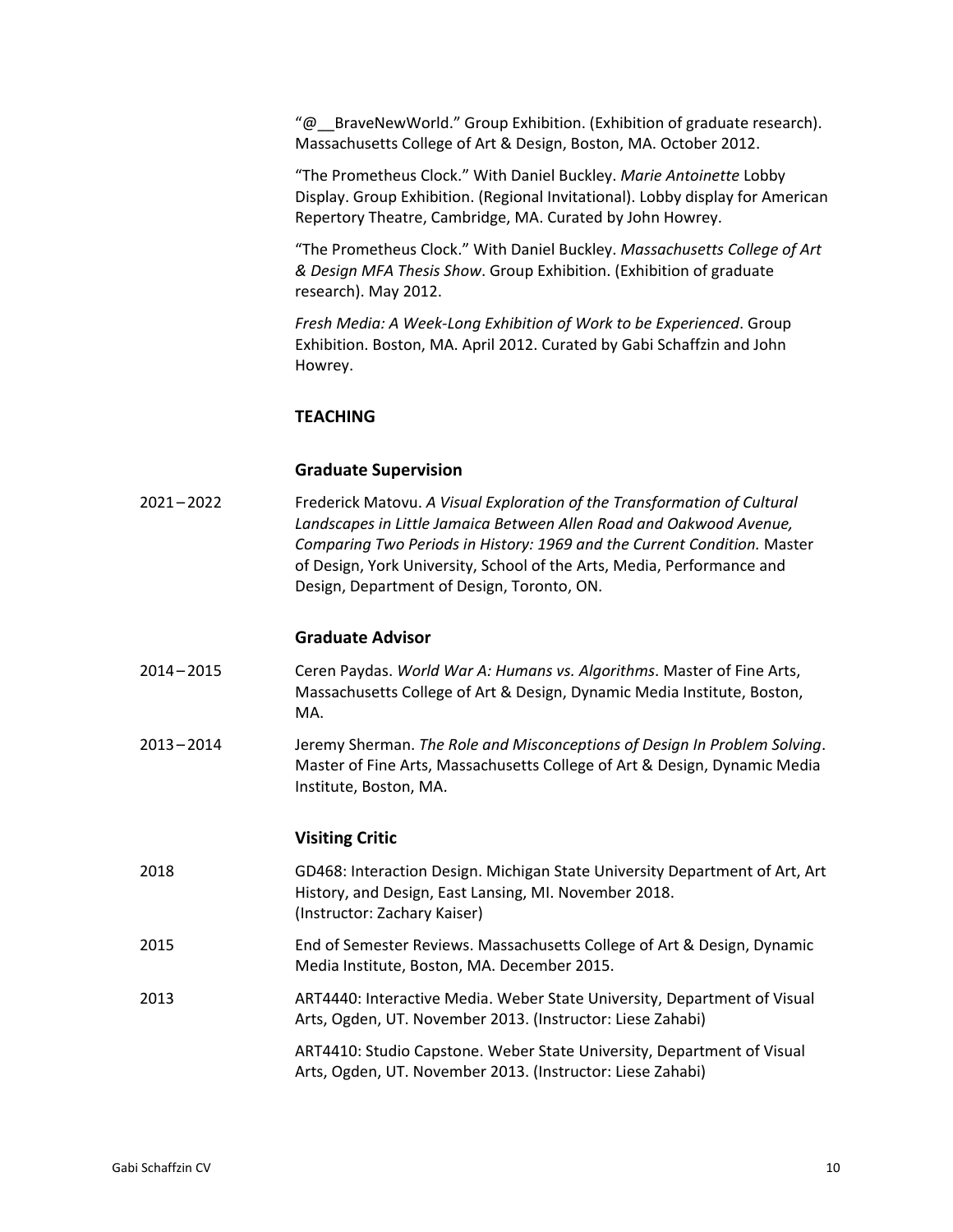CDGD330: Interaction Design. Massachusetts College of Art & Design, Department of Graphic Design, Boston, MA. August 2013. (Instructor: Lou Susi)

CDGD430: Senior Degree Project, Degree Project Symposium. Massachusetts College of Art & Design, Department of Graphic Design, Boston, MA. May 2013.

### **Graduate External Examinations**

2022 Megan Johnson, Doctor of Philosophy (Theatre). *Infrastructural Dramaturgy and the Politics of Disability Art and Performance*. School of the Arts, Media, Performance and Design, Department of Theatre, Toronto ON. July 2022.

#### **COURSES TAUGHT**

Entries marked with \* indicate those courses which had never been previously taught

## **York University (Assistant Professor)**

| $2022 - 2023$ | DESN 5101 Design, Theory and Criticism* (Graduate seminar; enrolment tbd)            |
|---------------|--------------------------------------------------------------------------------------|
|               | DESN 4000 Degree Project* (studio; enrolment tbd)                                    |
|               | DESN 3012 Generative Design (studio; enrolment tbd)                                  |
|               | DESN 3001 Design for Existing Systems (studio; enrolment tbd)                        |
|               | DESN 2112 Evolution of Information Design (studies; enrolment tbd)                   |
| $2021 - 2022$ | YSDN 4004 Design Workshop (studio; 17 students)                                      |
|               | DESN 3122 Design Advocacy (studies; 38 students)                                     |
|               | DESN 3012 Generative Design (studio; 17 students)                                    |
|               | DESN 3001 Design for Existing Systems (studio; 20 students)                          |
|               | DESN 2101 Design in Contemporary Society (studies; 54 students)                      |
| $2020 - 2021$ | YSDN 4004 Design Workshop (studio; 16 students)                                      |
|               | YSDN 3012 Contemporary Problems in Design (studies; 49 students)                     |
|               | YSDN 3008 Information Narratives and Sequences, Winter term (studio; 12<br>students) |
|               | YSDN 3008 Information Narratives and Sequences, Fall term (studio; 18<br>students)   |
|               | DESN 2101 Design in Contemporary Society (studies; 41 students)                      |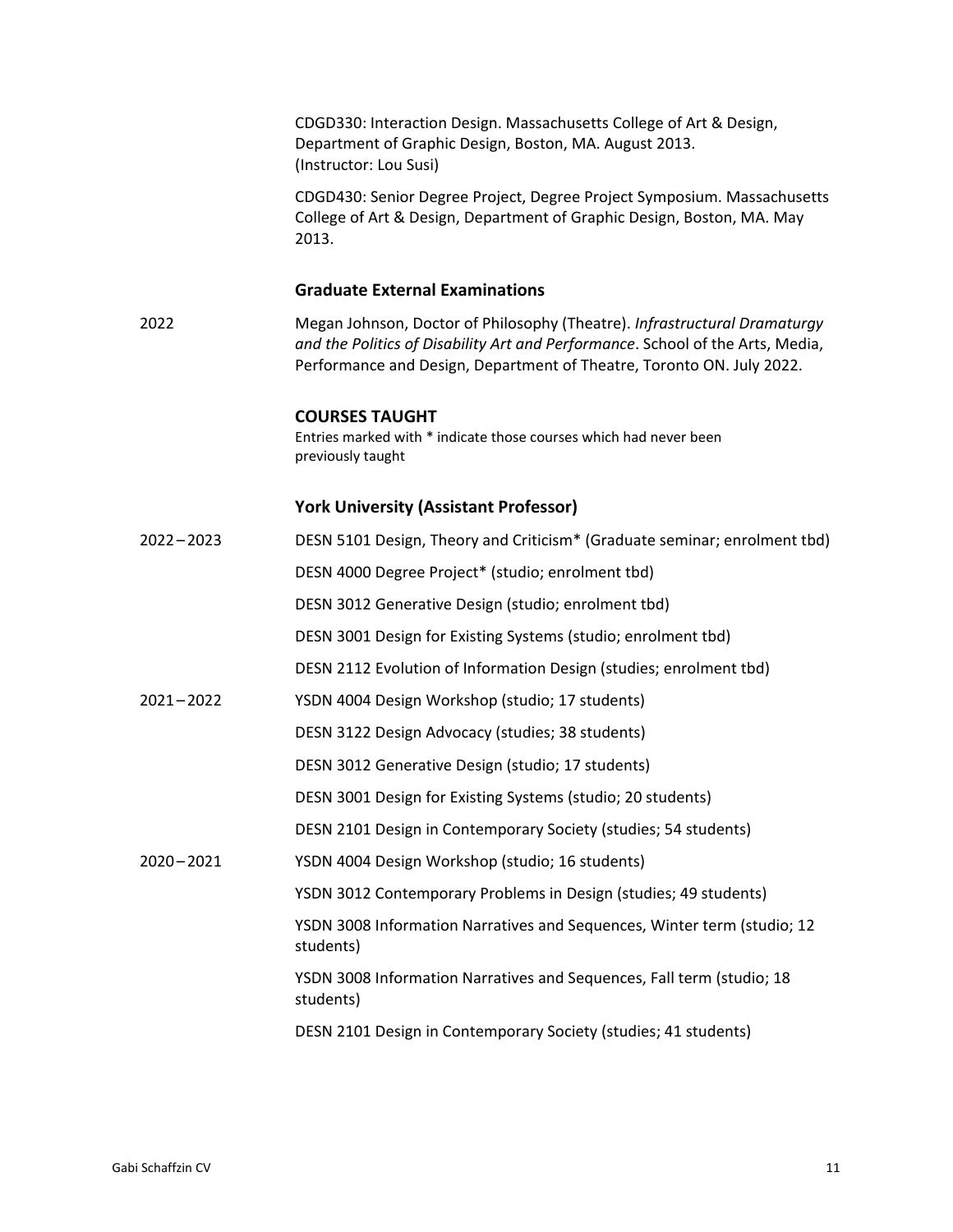## **University of California San Diego** (Teaching Assistant)

| $2017 - 2018$ | VIS 163 Design Research (studio)                                                                                                                                        |
|---------------|-------------------------------------------------------------------------------------------------------------------------------------------------------------------------|
|               | VIS 152D Transnational Identity Through Cinema (seminar)                                                                                                                |
|               | VIS 22 Formations of Modern Art (seminar)                                                                                                                               |
|               | VIS 30 Intro to Speculative Design (seminar/studio)                                                                                                                     |
| $2015 - 2016$ | MCWP 40 Critical Writing (writing seminar; Fall, Winter, and Spring terms)                                                                                              |
|               | VIS 41 Design Communications (studio)                                                                                                                                   |
|               | VIS 159 History of Art & Technology (seminar)                                                                                                                           |
|               | VIS 40 Intro to Computing & the Arts (seminar/studio)                                                                                                                   |
|               | Massachusetts College of Art & Design (Visiting Lecturer)                                                                                                               |
| 2016          | DSGN 376 Building on the Web with JavaScript (studio)                                                                                                                   |
| $2014 - 2015$ | DSGN 660 Graduate Design Symposium (Graduate seminar)                                                                                                                   |
|               | DSGN 635 Graduate Thesis Symposium (Graduate seminar)                                                                                                                   |
|               | Massachusetts College of Art & Design (Teaching Assistant)                                                                                                              |
| $2012 - 2013$ | LASS 308 Narcissism, Aggression, and Creativity (seminar)                                                                                                               |
|               | CDGD 402 Design Research (studio)                                                                                                                                       |
|               | CDGD 430 Senior Degree Project (studio)                                                                                                                                 |
| $2011 - 2012$ | CDGD 322 Information Architecture II (studio)                                                                                                                           |
|               | LASS 308 Narcissism, Aggression, and Creativity (seminar)                                                                                                               |
|               | <b>Additional Teaching Activities</b>                                                                                                                                   |
| 2022          | Guest speaker. STS 6005 STS Research Cluster. York University, Toronto, ON.<br>February 2022. (Instructor: Kean Birch).                                                 |
| 2019          | Guest lecturer. "Graphic Pain." COMM 108D Politics of Bodies: Disability. UC<br>San Diego, La Jolla, CA. May 2019. (Instructor: Louise Hickman).                        |
| 2018          | Technical lead. Summer EnVision Experience with Birch Aquarium. UC San<br>Diego, La Jolla, CA. June-September 2018 (Director: Jesse Dewalt).                            |
| 2013          | Guest lecturer. "Writing for Designers." CDGD 210 Typography I.<br>Massachusetts College of Art & Design, Boston, MA. November 2013.<br>(Instructor: Katherine Hughes). |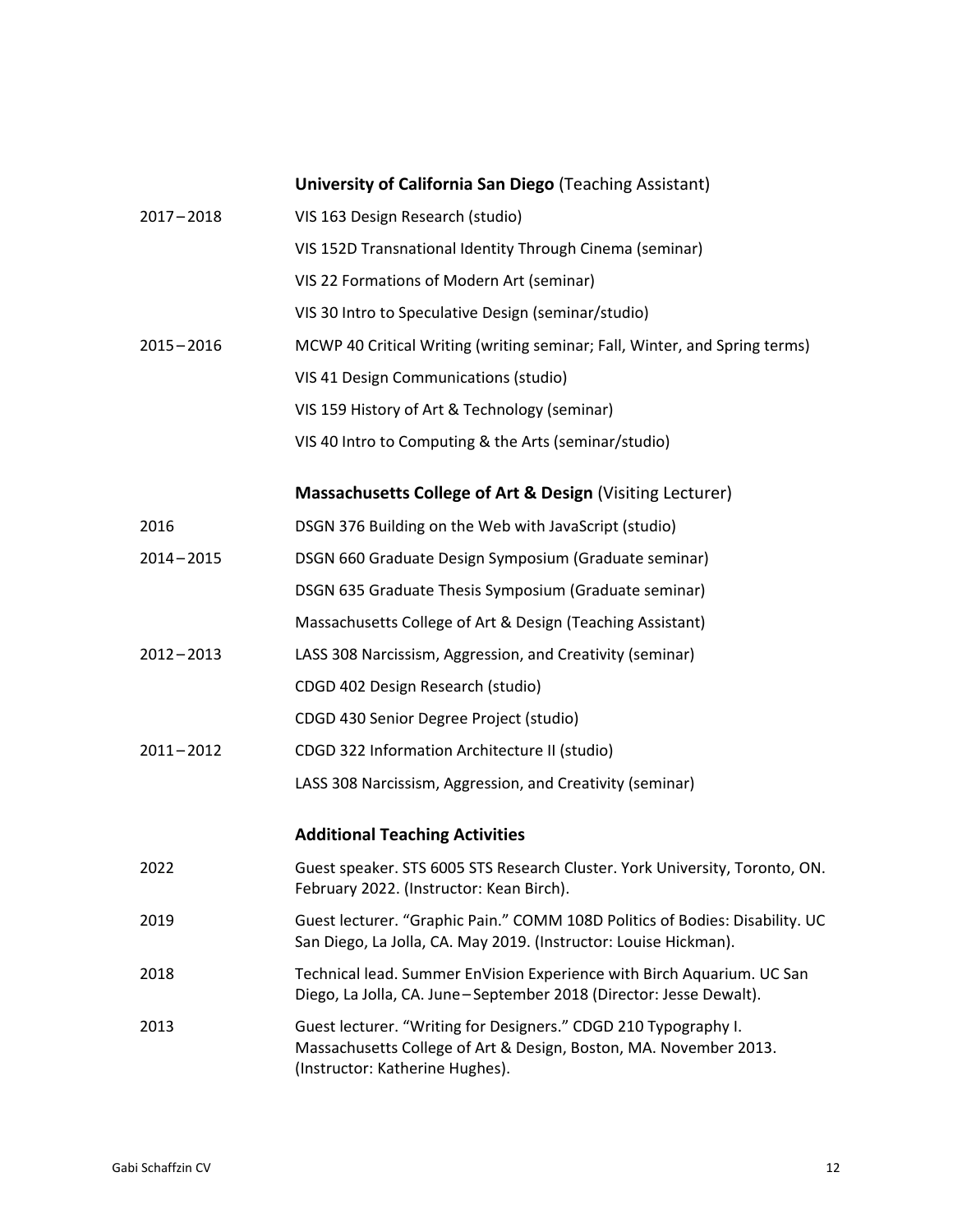Guest lecturer. "Introduction to Isotype." CDGD 341 Typography II. Massachusetts College of Art & Design, Boston, MA. April 2013. (Instructor: Katherine Hughes).

#### **SERVICE**

## **Service to York University**

2020 – Union Steward for Design & Dance, York University Faculty Association

## **Service to York University, School of the Arts, Media, Performance, and Design**

- 2020 Department Representative, Equity, Diversity, Decolonization and Inclusion Committee
- 2021 –2022 Department Representative, Tenure and Promotions Committee.
- 2021 Academic Innovation Fund Adjudication Committee
- 2020 –2021 Founding Member, Equity, Diversity, Decolonization and Inclusion Seed Committee
- 2020 –2021 Department Representative, Awards Committee

#### **Service to York University, Department of Design**

- 2022 Search Committee, Chair of Department of Design
- 2021 –2022 Ad-hoc Faculty Search Committee: Department Chair, Department of Design, Member. (failed search)
- 2021 –2022 T&P File Preparation Committee for David Cabianca, Associate Professor, Member.
- 2021 Hosted Visiting Scholar, Jenny Davis (online).

#### **Service to York University, Faculty of Graduate Studies**

- 2022 STS Graduate Program Executive Committee
- 2021 STS Program Representative, SSHRC Committee

#### **Service to UC San Diego**

2017 –2020 Organizing Committee Member, Transdisciplinary Disability Studies Working Group